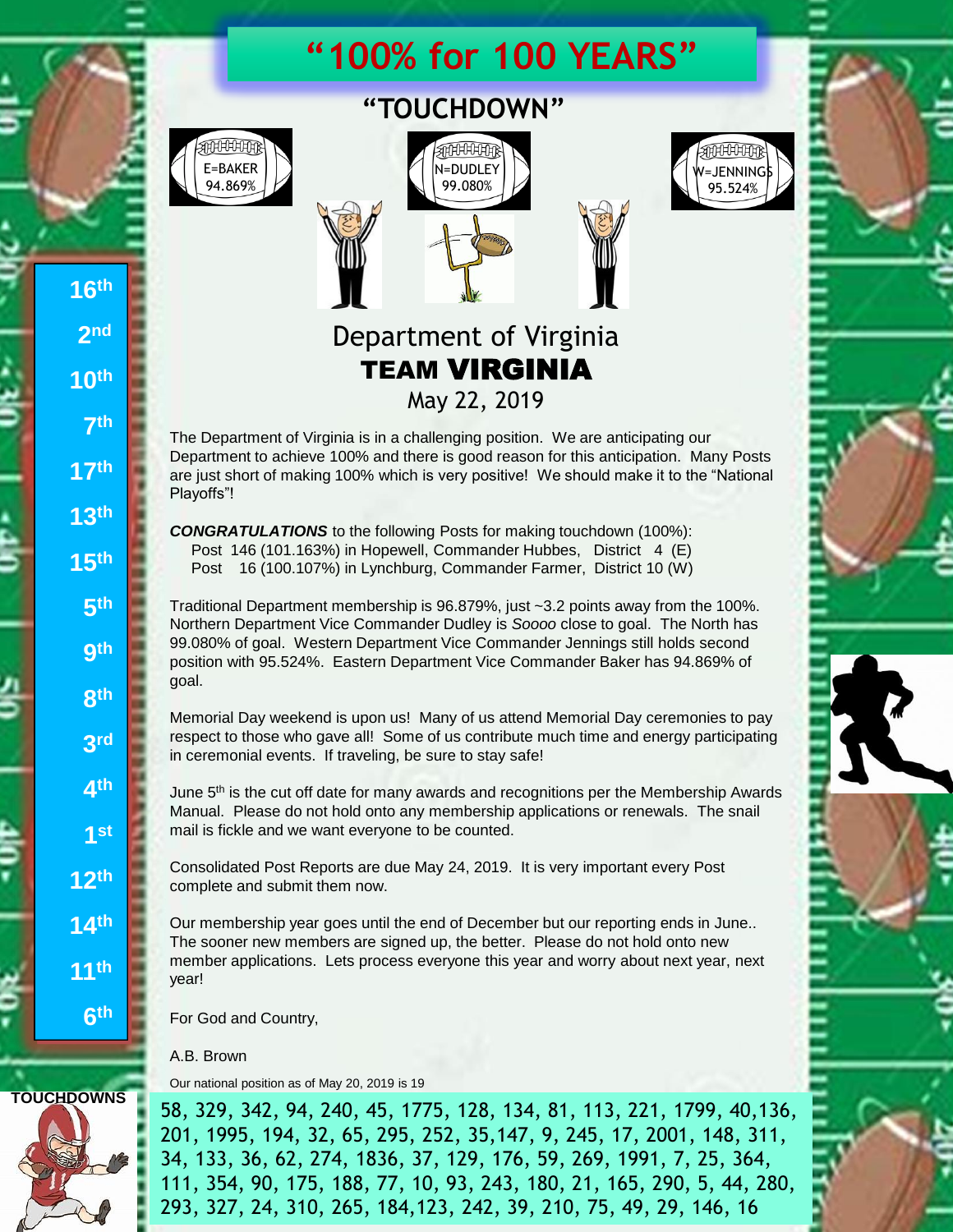# **THE AMERICAN LEGION** DEPARTMENT OF VIRGINIA REGION AND DISTRICT STANDINGS AS OF 5/22/2019

# **Regional Standings**

|                 |                | Prior               | Curr         | Curr         |                           |                    |                            |      |                                   |
|-----------------|----------------|---------------------|--------------|--------------|---------------------------|--------------------|----------------------------|------|-----------------------------------|
| Region          | Stand-<br>ings | Year<br><b>Mbrs</b> | Year<br>Mbrs | Year<br>Goal | <b>New</b><br><b>Mbrs</b> | Ren<br><b>Mbrs</b> | Paid Up<br><b>For Life</b> |      | <b>Online</b> Per Cent<br>of Goal |
| <b>NORTHERN</b> |                | 14938               | 14867        | 15005        | 997                       | 8202               | 2143                       | 3525 | 99.080%                           |
| WESTERN         |                | 6971                | 6723         | 7038         | 384                       | 5048               | 676                        | 615  | 95.524%                           |
| <b>EASTERN</b>  |                | 1598                | 1093         | 11693        | 887                       | 6716               | 1360                       | 2131 | 94.869%                           |

# **District Standings**

| <b>District</b>           |                | Prior<br>Year<br><b>Mbrs</b> | Curr<br>Year<br><b>Mbrs</b>     | Curr<br>Year<br>Goal | <b>New</b><br><b>Mbrs</b> | Ren<br><b>Mbrs</b> | Paid Up<br><b>For Life</b> | Online | <b>Per Cent</b><br>of Goal |
|---------------------------|----------------|------------------------------|---------------------------------|----------------------|---------------------------|--------------------|----------------------------|--------|----------------------------|
| <b>SIXTEENTH</b>          | $\mathbf{1}$   | 4236                         | 4369                            | 4253                 | 434                       | 2099               | 652                        | 1184   | 102.727%                   |
| <b>SECOND</b>             | $\overline{2}$ | 2705                         | 2759                            | 2719                 | 350                       | 1577               | 261                        | 571    | 101.471%                   |
| <b>TENTH</b>              | 3              | 1567                         | 1563                            | 1578                 | 130                       | 1179               | 95                         | 159    | 99.049%                    |
| <b>SEVENTH</b>            | 4              | 778                          | 778                             | 787                  | 41                        | 569                | 114                        | 54     | 98.856%                    |
| <b>SEVENTEENTH</b>        | 5              | 5949                         | 5868                            | 5967                 | 314                       | 2965               | 924                        | 1665   | 98.341%                    |
| <b>THIRTEENTH</b>         | 6              | 2038                         | 2005                            | 2048                 | 136                       | 1220               | 275                        | 374    | 97.900%                    |
| <b>FIFTEENTH</b>          | $\tau$         | 1854                         | 1818                            | 1861                 | 79                        | 1352               | 169                        | 218    | 97.689%                    |
| <b>FIFTH</b>              | 8              | 1275                         | 1237                            | 1288                 | 71                        | 947                | 81                         | 138    | 96.040%                    |
| <b>NINTH</b>              | 9              | 818                          | 792                             | 827                  | 40                        | 531                | 126                        | 95     | 95.768%                    |
| <b>EIGHTH</b>             | $10\,$         | 1045                         | 999                             | 1057                 | 46                        | 745                | 146                        | 62     | 94.513%                    |
| <b>THIRD</b>              | 11             | 2495                         | 2353                            | 2511                 | 182                       | 1332               | 370                        | 469    | 93.708%                    |
| <b>FOURTH</b>             | 12             | 1457                         | 1377                            | 1471                 | 84                        | 959                | 150                        | 185    | 93.610%                    |
| <b>FIRST</b>              | 13             | 608                          | 569                             | 612                  | 37                        | 335                | 66                         | 131    | 92.974%                    |
| TWELFTH                   | 14             | 1531                         | 1437                            | 1549                 | 104                       | 894                | 173                        | 266    | 92.770%                    |
| <b>FOURTEENTH</b>         | 15             | 861                          | 807                             | 876                  | 34                        | 566                | 123                        | 84     | 92.123%                    |
| <b>ELEVENTH</b>           | 16             | 2802                         | 2598                            | 2831                 | 130                       | 1619               | 340                        | 509    | 91.770%                    |
| <b>SIXTH</b>              | 17             | 1488                         | 1354                            | 1501                 | 56                        | 1077               | 114                        | 107    | 90.207%                    |
| <b>TRADITIONAL:</b>       |                | 33507                        | 32683                           | 33736                | 2268                      | 19966              | 4179                       | 6271   | 96.879%                    |
| <b>POST 141:</b>          |                | 8062                         | 6545                            | 7577                 | 46                        | 3734               | 702                        | 2063   | 86.380%                    |
| <b>CYBERPOST 1919:</b>    |                | $\mathbf{1}$                 | 1                               | -1                   | $\boldsymbol{0}$          | -1                 | $\mathbf{0}$               |        | 100.000%                   |
| <b>SUBTOTAL:</b>          |                | 41570                        | 39229                           | 41314                | 2314                      | 23701              | 4881                       | 8334   | 94.953%                    |
| <b>NEW DMS:</b>           |                |                              | $\boldsymbol{0}$                | $\boldsymbol{0}$     |                           |                    |                            |        |                            |
| <b>OVERALL TOTAL</b>      |                |                              | 39229                           | 41314                |                           |                    |                            |        |                            |
|                           |                |                              | YEAR TO DATE TOTALS AND SUMMARY |                      |                           |                    |                            |        |                            |
| <b>CURRENT YEAR GOAL:</b> |                |                              | 41314                           |                      |                           |                    |                            |        |                            |

39229 2085

**REMAINDER TO MEET GOAL: MEMBERSHIP AS OF 5/22/2019 :** 

As of  $5/22/2019$  Page 1 of 9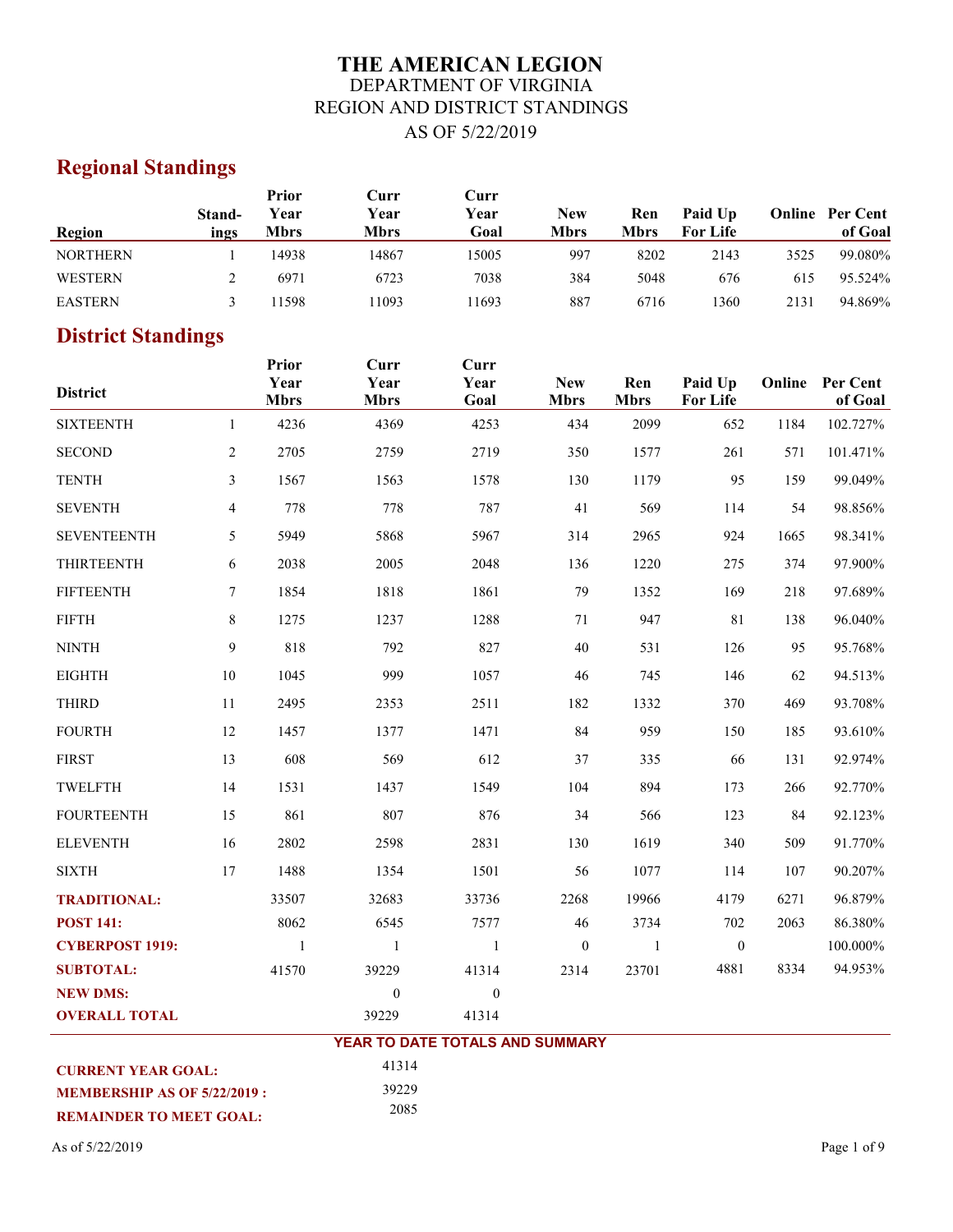#### *EASTERN REGION-- FIRST DISTRICT-- (4 Posts)*

|             |                           | Last        | <b>Prior</b><br>Year | Curr<br>Year | 6/1/2019 Curr<br><b>110%</b> | Year | <b>New</b>  | Ren         | Paid<br>Up ForOn-line Cent of |     | Per         |
|-------------|---------------------------|-------------|----------------------|--------------|------------------------------|------|-------------|-------------|-------------------------------|-----|-------------|
| <b>Post</b> | Location                  | Transmittal | <u>Mbrs</u>          |              | <b>Mbrs Target Goal Goal</b> |      | <u>Mbrs</u> | <u>Mbrs</u> | Life                          |     | <b>Goal</b> |
|             |                           |             |                      |              |                              |      |             |             |                               |     |             |
| 56          | <b>NORTHAMPTON</b>        | 5/1/2019    | 243                  | 229          | 268                          | 244  | 20          | 131         | 21                            | 57  | 93.852%     |
| 100         | <b>PARKSLEY</b>           | 4/17/2019   | 31                   | 28           | 35                           | 32   |             | 13          |                               | 8   | 87.500%     |
| 101         | <b>ONANCOCK</b>           | 12/19/2018  | 17                   | 14           | 20                           | 18   | $\theta$    |             |                               |     | 77.778%     |
| 159         | <b>CHINCOTEAGUE</b>       | 5/22/2019   | 317                  | 298          | 350                          | 318  | 15          | 186         | 33                            | 64  | 93.711%     |
|             | <b>CDR: JAMES RUSSELL</b> |             | 608                  | 569          | 673                          | 612  | 37          | 335         | 66                            | 131 | 92.974%     |

#### *EASTERN REGION-- SECOND DISTRICT-- (14 Posts)*

|             |                                   |                    | <b>Prior</b> | Curr | 6/1/2019                | Curr |                |             | Paid                  |                | Per      |
|-------------|-----------------------------------|--------------------|--------------|------|-------------------------|------|----------------|-------------|-----------------------|----------------|----------|
| <b>Post</b> | Location                          | Last               | Year         | Year | 110%                    | Year | <b>New</b>     | Ren         | Up ForOn-line Cent of |                |          |
|             |                                   | <b>Transmittal</b> | <b>Mbrs</b>  |      | <b>Mbrs Target Goal</b> | Goal | <b>Mbrs</b>    | <b>Mbrs</b> | Life                  |                | Goal     |
|             |                                   |                    |              |      |                         |      |                |             |                       |                |          |
| $5***$      | <b>NORFOLK</b>                    | 5/1/2019           | 115          | 141  | 128                     | 116  | 27             | 81          | 12                    | 21             | 121.552% |
| ***<br>35   | <b>NORFOLK</b>                    | 5/22/2019          | 90           | 102  | 100                     | 91   | 11             | 39          | 6                     | 46             | 112.088% |
| 37<br>***   | <b>NORFOLK</b>                    | 5/8/2019           | 289          | 323  | 319                     | 290  | 132            | 165         | 6                     | 20             | 111.379% |
| 60          | <b>NORFOLK</b>                    | 4/24/2019          | 59           | 50   | 66                      | 60   | $\overline{2}$ | 28          | 4                     | 16             | 83.333%  |
| ***<br>81   | <b>VIRGINIA BEACH</b>             | 4/10/2019          | 22           | 24   | 25                      | 23   | $\mathbf{2}$   | 16          | 5                     |                | 104.348% |
| 110         | <b>VIRGINIA BEACH</b>             | 5/22/2019          | 346          | 328  | 382                     | 347  | $\mathbf{1}$   | 180         | 55                    | 92             | 94.524%  |
| 113<br>***  | PRINCESS ANNE                     | 5/14/2019          | 66           | 81   | 74                      | 67   | 10             | 37          | 8                     | 26             | 120.896% |
| 118         | <b>NORFOLK</b>                    | 1/2/2019           | 18           | 13   | 21                      | 19   | $\mathbf{0}$   | 6           | 3                     | 4              | 68.421%  |
| 190         | <b>PORTSMOUTH</b>                 | 5/22/2019          | 256          | 239  | 283                     | 257  | 20             | 183         | 15                    | 21             | 92.996%  |
| 204         | <b>NORFOLK</b>                    | 5/15/2019          | 47           | 47   | 53                      | 48   | 5              | 37          | $\theta$              | 5              | 97.917%  |
| 280 ***     | <b>CHESAPEAKE</b>                 | 4/30/2019          | 406          | 413  | 448                     | 407  | 34             | 212         | 57                    | 110            | 101.474% |
| $310 *$     | <b>CHURCHLAND</b>                 | 4/24/2019          | 65           | 66   | 73                      | 66   |                | 43          | 6                     | 16             | 100.000% |
| 327 ***     | <b>NORFOLK</b>                    | 5/22/2019          | 900          | 909  | 991                     | 901  | 97             | 537         | 82                    | 193            | 100.888% |
| 1992        | <b>VIRGINIA BEACH</b>             | 4/2/2019           | 26           | 23   | 30                      | 27   | 8              | 13          | $\overline{2}$        | $\overline{0}$ | 85.185%  |
|             | <b>CDR: JOHN SCHENK, SR (327)</b> |                    | 2705         | 2759 | 2991                    | 2719 | 350            | 1577        | 261                   | 571            | 101.471% |

#### *EASTERN REGION-- THIRD DISTRICT-- (16 Posts)*

|           |                     |                            | <b>Prior</b>        | Curr | 6/1/2019                        | Curr         |                           |                    | Paid                          |    | Per      |
|-----------|---------------------|----------------------------|---------------------|------|---------------------------------|--------------|---------------------------|--------------------|-------------------------------|----|----------|
| Post      | <b>Location</b>     | Last<br><b>Transmittal</b> | Year<br><b>Mbrs</b> | Year | 110%<br><b>Mbrs Target Goal</b> | Year<br>Goal | <b>New</b><br><b>Mbrs</b> | Ren<br><b>Mbrs</b> | Up ForOn-line Cent of<br>Life |    | Goal     |
|           |                     |                            |                     |      |                                 |              |                           |                    |                               |    |          |
| $25***$   | <b>NEWPORT NEWS</b> | 5/14/2019                  | 405                 | 429  | 447                             | 406          | 74                        | 226                | 46                            | 83 | 105.665% |
| 31        | <b>HAMPTON</b>      | 4/3/2019                   | 63                  | 60   | 70                              | 64           | $\theta$                  | 29                 | 17                            | 14 | 93.750%  |
| $39 *$    | WILLIAMSBURG        | 4/30/2019                  | 106                 | 107  | 118                             | 107          |                           | 62                 | 15                            | 29 | 100.000% |
| 48        | <b>HAMPTON</b>      | 5/1/2019                   | 96                  | 91   | 107                             | 97           | 3                         | 39                 | 25                            | 24 | 93.814%  |
| 61        | <b>CHARLES CITY</b> | 4/17/2019                  | 41                  | 32   | 46                              | 42           |                           | 25                 |                               | 5  | 76.190%  |
| 67        | <b>HAMPTON</b>      | 5/22/2019                  | 178                 | 139  | 197                             | 179          | 13                        | 79                 | 32                            | 15 | 77.654%  |
| $75 *$    | <b>GLOUCESTER</b>   | 5/14/2019                  | 185                 | 186  | 205                             | 186          | 15                        | 98                 | 36                            | 37 | 100.000% |
| 83        | <b>MATHEWS</b>      | 2/27/2019                  | 166                 | 155  | 184                             | 167          | 2                         | 110                | 18                            | 25 | 92.814%  |
| $165$ *** | <b>YORKTOWN</b>     | 3/29/2019                  | 29                  | 31   | 33                              | 30           |                           | 18                 | 6                             | 6  | 103.333% |
| 172       | <b>WEST POINT</b>   | 12/19/2018                 | 16                  | 11   | 19                              | 17           | $\theta$                  | $\overline{7}$     | 3                             |    | 64.706%  |
| 273       | <b>POQUOSON</b>     | 3/6/2019                   | 127                 | 121  | 141                             | 128          | 6                         | 65                 | 28                            | 22 | 94.531%  |
| 314       | <b>AYLETT</b>       | 1/31/2019                  | 29                  | 28   | 33                              | 30           |                           | 13                 | 10                            | 4  | 93.333%  |
|           |                     |                            |                     |      |                                 |              |                           |                    |                               |    |          |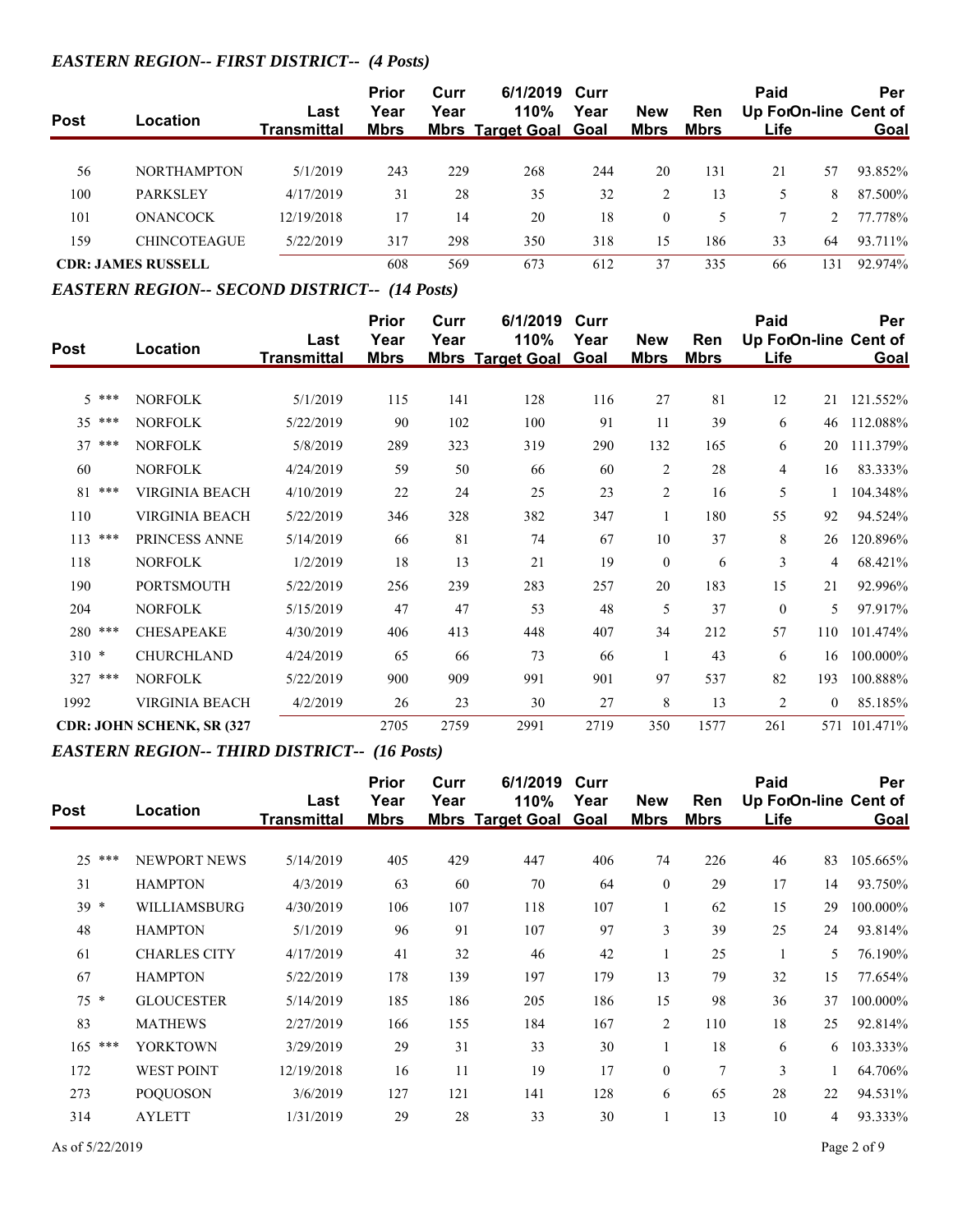## *EASTERN REGION-- THIRD DISTRICT-- (16 Posts)*

| <b>Post</b> | Location                      | Last        | <b>Prior</b><br>Year | Curr<br>Year | 6/1/2019 Curr<br>110%        | Year | <b>New</b>  | <b>Ren</b> | Paid |     | Per<br>Up ForOn-line Cent of |
|-------------|-------------------------------|-------------|----------------------|--------------|------------------------------|------|-------------|------------|------|-----|------------------------------|
|             |                               | Transmittal | <b>Mbrs</b>          |              | <b>Mbrs Target Goal Goal</b> |      | <u>Mbrs</u> | Mbrs       | Life |     | <b>Goal</b>                  |
| 368         | NEWPORT NEWS                  | 5/22/2019   | 911                  | 829          | 1003                         | 912  | 62          | 495        | 110  | 162 | 90.899%                      |
| 1776        | <b>WILLIAMSBURG</b>           | 4/3/2019    | 84                   | 76           | 94                           | 85   |             | 39         | 11   | 25  | 89.412%                      |
| ***<br>1991 | <b>TABB</b>                   | 3/13/2019   | 39                   | 41           | 44                           | 40   | 2           | 27         | 4    | 8.  | 102.500\%                    |
| 1997        | <b>HAMPTON</b>                | 4/3/2019    | 20                   | 17           | 23                           | 21   | $\Omega$    | $\theta$   | 8    | 9   | 80.952%                      |
|             | <b>CDR: RICHARD WARD (75)</b> |             | 2495                 | 2353         | 2762                         | 2511 | 182         | 1332       | 370  | 469 | 93.708%                      |

#### *EASTERN REGION-- FOURTH DISTRICT-- (14 Posts)*

|                |                                 |                            | <b>Prior</b>        | Curr | 6/1/2019                        | Curr         |                           |                    | Paid                          |                | Per         |
|----------------|---------------------------------|----------------------------|---------------------|------|---------------------------------|--------------|---------------------------|--------------------|-------------------------------|----------------|-------------|
| <b>Post</b>    | Location                        | Last<br><b>Transmittal</b> | Year<br><b>Mbrs</b> | Year | 110%<br><b>Mbrs Target Goal</b> | Year<br>Goal | <b>New</b><br><b>Mbrs</b> | Ren<br><b>Mbrs</b> | Up ForOn-line Cent of<br>Life |                | <b>Goal</b> |
| $\overline{2}$ | PETERSBURG                      | 5/22/2019                  | 368                 | 343  | 406                             | 369          | 25                        | 225                | 38                            | 55             | 92.954%     |
| 46             | <b>EMPORIA</b>                  | 3/6/2019                   | 33                  | 26   | 37                              | 34           | $\mathbf{0}$              | 22                 | $\mathfrak{2}$                | 2              | 76.471%     |
| 49 *           | <b>SMITHFIELD</b>               | 5/14/2019                  | 154                 | 155  | 171                             | 155          | 6                         | 108                | 13                            | 28             | 100.000%    |
| 57             | <b>SUFFOLK</b>                  | 4/30/2019                  | 77                  | 75   | 86                              | 78           | $\mathfrak{2}$            | 62                 | 5                             | 6              | 96.154%     |
| 73             | <b>FRANKLIN</b>                 | 4/3/2019                   | 81                  | 74   | 90                              | 82           | $\overline{c}$            | 51                 | 11                            | 10             | 90.244%     |
| 88             | <b>SUFFOLK</b>                  | 4/2/2019                   | 78                  | 77   | 87                              | 79           | 6                         | 40                 | 11                            | 21             | 97.468%     |
| 120            | <b>DISPUTANTA</b>               | 5/22/2019                  | 126                 | 120  | 140                             | 127          | 13                        | 73                 | 21                            | 13             | 94.488%     |
| 146 ***        | <b>HOPEWELL</b>                 | 5/22/2019                  | 343                 | 348  | 378                             | 344          | 25                        | 254                | 36                            | 33             | 101.163%    |
| 149            | <b>DINWIDDIE</b>                | 4/3/2019                   | 33                  | 33   | 37                              | 34           |                           | 22                 | 3                             | 7              | 97.059%     |
| 151            | <b>EMPORIA</b>                  | 9/26/2018                  | 72                  | 43   | 80                              | 73           | $\mathbf{0}$              | 39                 | 3                             | $\mathbf{1}$   | 58.904%     |
| 160            | <b>SURRY</b>                    | 12/18/2018                 | 40                  | 38   | 45                              | 41           | $\overline{4}$            | 24                 | 5                             | 5              | 92.683%     |
| 191            | <b>WAVERLY</b>                  | 3/13/2019                  | 14                  | 13   | 17                              | 15           | $\theta$                  | 10                 | $\mathbf{0}$                  | 3              | 86.667%     |
| 264            | <b>JARRATT</b>                  | 5/22/2019                  | 20                  | 19   | 23                              | 21           | $\theta$                  | 16                 | $\overline{2}$                | 1              | 90.476%     |
| 276            | <b>BOYKINS</b>                  | 4/24/2019                  | 18                  | 13   | 21                              | 19           | $\theta$                  | 13                 | $\mathbf{0}$                  | $\overline{0}$ | 68.421%     |
|                | <b>CDR: M COMBO-FARRIS(120)</b> |                            | 1457                | 1377 | 1618                            | 1471         | 84                        | 959                | 150                           | 185            | 93.610%     |

# *EASTERN REGION-- ELEVENTH DISTRICT-- (20 Posts)*

|             |                         |                            | <b>Prior</b>        | Curr | 6/1/2019                        | Curr                |                           |                    | Paid                          |                | Per      |
|-------------|-------------------------|----------------------------|---------------------|------|---------------------------------|---------------------|---------------------------|--------------------|-------------------------------|----------------|----------|
| <b>Post</b> | Location                | Last<br><b>Transmittal</b> | Year<br><b>Mbrs</b> | Year | 110%<br><b>Mbrs Target Goal</b> | Year<br><b>Goal</b> | <b>New</b><br><b>Mbrs</b> | Ren<br><b>Mbrs</b> | Up ForOn-line Cent of<br>Life |                | Goal     |
|             |                         |                            |                     |      |                                 |                     |                           |                    |                               |                |          |
|             | <b>RICHMOND</b>         | 5/1/2019                   | 141                 | 81   | 156                             | 142                 | 8                         | 32                 | 18                            | 23             | 57.042%  |
| 38          | <b>RICHMOND</b>         | 11/1/2018                  | 19                  | 10   | 22                              | 20                  | $\boldsymbol{0}$          | 8                  |                               |                | 50.000%  |
| 84          | <b>RICHMOND</b>         | 5/22/2019                  | 117                 | 112  | 130                             | 118                 | 6                         | 71                 | 19                            | 16             | 94.915%  |
| 87          | <b>AMELIA</b>           | 5/22/2019                  | 50                  | 49   | 56                              | 51                  | $\overline{2}$            | 34                 | 10                            | 3              | 96.078%  |
| 91          | <b>CHESTERFIELD</b>     | 10/16/2018                 | 5                   | 4    | 17                              | 15                  | $\mathbf{0}$              | $\mathbf{0}$       | $\overline{2}$                | $\overline{2}$ | 26.667%  |
| 108         | <b>RICHMOND</b>         | 5/14/2019                  | 20                  | 17   | 23                              | 21                  | $\mathbf{0}$              | 13                 | 3                             |                | 80.952%  |
| 125         | <b>RICHMOND</b>         | 5/22/2019                  | 104                 | 88   | 116                             | 105                 | 6                         | 68                 | 6                             | 8              | 83.810%  |
| 136 ***     | <b>ETTRICK</b>          | 1/2/2019                   | 19                  | 22   | 22                              | 20                  | $\theta$                  | 20                 | $\Omega$                      | $\overline{2}$ | 110.000% |
| 137         | <b>RICHMOND</b>         | 4/17/2019                  | 153                 | 129  | 169                             | 154                 | $\overline{4}$            | 83                 | 20                            | 22             | 83.766%  |
| 144         | <b>HIGHLAND SPRINGS</b> | 4/3/2019                   | 187                 | 172  | 207                             | 188                 | 14                        | 116                | 20                            | 22             | 91.489%  |
| 186         | <b>MIDLOTHIAN</b>       | 5/22/2019                  | 369                 | 353  | 407                             | 370                 | 15                        | 225                | 36                            | 77             | 95.405%  |
| 189         | <b>RICHMOND</b>         | 5/8/2019                   | 26                  | 24   | 30                              | 27                  | $\mathbf{0}$              | 15                 | $\overline{7}$                | 2              | 88.889%  |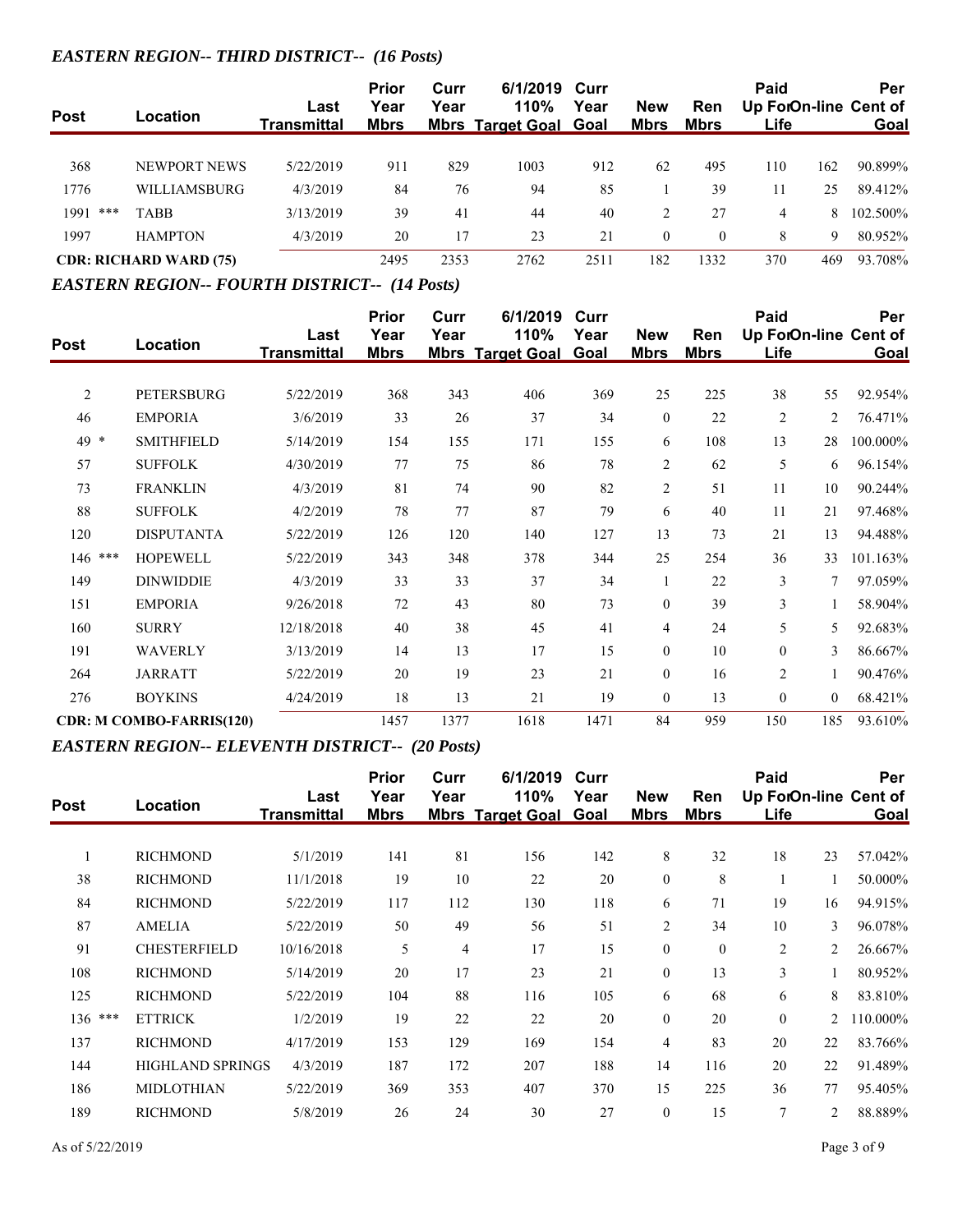#### *EASTERN REGION-- ELEVENTH DISTRICT-- (20 Posts)*

| <b>Post</b> | Location                      | Last<br>Transmittal | <b>Prior</b><br>Year<br><b>Mbrs</b> | Curr<br>Year | 6/1/2019<br>110%<br><b>Mbrs Target Goal Goal</b> | Curr<br>Year | <b>New</b><br><b>Mbrs</b> | Ren<br><b>Mbrs</b> | Paid<br>Up ForOn-line Cent of<br>Life |                      | Per<br>Goal |
|-------------|-------------------------------|---------------------|-------------------------------------|--------------|--------------------------------------------------|--------------|---------------------------|--------------------|---------------------------------------|----------------------|-------------|
| ***         |                               |                     |                                     |              |                                                  |              |                           |                    |                                       |                      |             |
| 201         | <b>POWHATAN</b>               | 4/30/2019           | 100                                 | 109          | 111                                              | 101          | $\overline{2}$            | 77                 | 16                                    | 14                   | 107.921%    |
| 210<br>***  | <b>RICHMOND</b>               | 5/8/2019            | 14                                  | 16           | 17                                               | 15           | $\theta$                  | 12                 | $\overline{2}$                        | $\mathbf{2}^{\circ}$ | 106.667%    |
| 233         | <b>RICHMOND</b>               | 3/20/2019           | 59                                  | 52           | 66                                               | 60           | $\theta$                  | 41                 | 7                                     | 4                    | 86.667%     |
| 242 ***     | <b>SANDSTON</b>               | 5/8/2019            | 71                                  | 73           | 79                                               | 72           | 4                         | 58                 | 7                                     | 4                    | 101.389%    |
| 244         | <b>GLEN ALLEN</b>             | 5/22/2019           | 109                                 | 103          | 121                                              | 110          |                           | 75                 | 7                                     | 20                   | 93.636%     |
| 284         | <b>COLONIAL HEIGHTS</b>       | 5/22/2019           | 1075                                | 1018         | 1184                                             | 1076         | 58                        | 581                | 150                                   | 229                  | 94.610\%    |
| 354 ***     | <b>RICHMOND</b>               | 5/8/2019            | 124                                 | 130          | 138                                              | 125          | 10                        | 69                 | 4                                     | 47                   | 104.000%    |
| 361         | <b>RICHMOND</b>               | 1/23/2019           | 40                                  | 36           | 45                                               | 41           | $\mathbf{0}$              | 21                 | 5                                     | 10                   | 87.805%     |
|             | <b>CDR: JAMES WALSH (244)</b> |                     | 2802                                | 2598         | 3114                                             | 2831         | 130                       | 1619               | 340                                   | 509                  | 91.770\%    |

#### *EASTERN REGION-- TWELFTH DISTRICT-- (14 Posts)*

| <b>Post</b> | Location                        | Last<br><b>Transmittal</b> | Prior<br>Year<br><b>Mbrs</b> | Curr<br>Year | 6/1/2019<br>110%<br><b>Mbrs Target Goal Goal</b> | Curr<br>Year | <b>New</b><br>Mbrs | <b>Ren</b><br><b>Mbrs</b> | Paid<br>Life   |                | Per<br>Up ForOn-line Cent of<br>Goal |
|-------------|---------------------------------|----------------------------|------------------------------|--------------|--------------------------------------------------|--------------|--------------------|---------------------------|----------------|----------------|--------------------------------------|
|             |                                 |                            |                              |              |                                                  |              |                    |                           |                |                |                                      |
| 55          | <b>FREDERICKSBURG</b>           | 5/8/2019                   | 227                          | 211          | 251                                              | 228          | 35                 | 140                       | 22             | 14             | 92.544%                              |
| 64          | <b>TAPPAHANNOCK</b>             | 3/20/2019                  | 45                           | 40           | 51                                               | 46           | $\mathbf{0}$       | 25                        | 3              | 12             | 86.957%                              |
| 82          | <b>SALUDA</b>                   | 2/6/2019                   | 23                           | 19           | 26                                               | 24           | $\mathbf{0}$       | 3                         | 6              | 10             | 79.167%                              |
| 86          | <b>KILMARNOCK</b>               | 3/6/2019                   | 75                           | 71           | 84                                               | 76           | 1                  | 43                        | 12             | 15             | 93.421%                              |
| 89          | <b>KING GEORGE</b>              | 5/22/2019                  | 162                          | 144          | 179                                              | 163          | $\mathbf{1}$       | 75                        | 33             | 35             | 88.344%                              |
| 115         | <b>FARNHAM</b>                  | 10/31/2018                 | 18                           | 5            | 21                                               | 19           | 1                  | $\overline{4}$            | $\theta$       | $\theta$       | 26.316%                              |
| 117         | <b>REEDVILLE</b>                | 4/17/2019                  | 127                          | 119          | 141                                              | 128          | 3                  | 95                        | 10             | 11             | 92.969%                              |
| 148<br>***  | <b>COLONIAL BEACH</b>           | 5/22/2019                  | 279                          | 297          | 308                                              | 280          | 42                 | 194                       | 16             | 45             | 106.071%                             |
| ***<br>221  | <b>CAROLINE COUNTY</b>          | 5/22/2019                  | 38                           | 41           | 43                                               | 39           | 5                  | 24                        | 4              | 8              | 105.128%                             |
| 241<br>*    | <b>STORMONT</b>                 | 9/4/2018                   | 10                           | 11           | 17                                               | 15           | $\overline{2}$     | 9                         | $\theta$       | $\theta$       | 73.333%                              |
| $252 *$     | <b>MONTROSS</b>                 | 1/30/2019                  | 60                           | 61           | 67                                               | 61           | $\theta$           | 43                        | 10             | 8              | 100.000%                             |
| 320         | <b>SPOTSYLVANIA</b>             | 5/22/2019                  | 381                          | 336          | 420                                              | 382          | 12                 | 173                       | 50             | 101            | 87.958%                              |
| 329 ***     | <b>DAHLGREN</b>                 | 11/14/2018                 | 40                           | 42           | 45                                               | 41           | $\overline{2}$     | 38                        | $\overline{c}$ | $\overline{0}$ | 102.439%                             |
| 401         | WARSAW                          | 5/1/2019                   | 46                           | 40           | 52                                               | 47           | $\mathbf{0}$       | 28                        | 5              | 7              | 85.106%                              |
|             | <b>CDR: DONNELL JOHNSON (5)</b> |                            | 1531                         | 1437         | 1704                                             | 1549         | 104                | 894                       | 173            | 266            | 92.770%                              |

*NORTHERN REGION-- THIRTEENTH DISTRICT-- (10 Posts)*

| <b>Post</b> | Location               | Last<br><b>Transmittal</b> | <b>Prior</b><br>Year<br><b>Mbrs</b> | Curr<br>Year | 6/1/2019 Curr<br>110%<br><b>Mbrs Target Goal Goal</b> | Year | <b>New</b><br><b>Mbrs</b> | <b>Ren</b><br>Mbrs | Paid<br>Up ForOn-line Cent of<br>Life |     | Per<br>Goal |
|-------------|------------------------|----------------------------|-------------------------------------|--------------|-------------------------------------------------------|------|---------------------------|--------------------|---------------------------------------|-----|-------------|
|             |                        |                            |                                     |              |                                                       |      |                           |                    |                                       |     |             |
| 74          | <b>CHARLOTTESVILLE</b> | 5/22/2019                  | 797                                 | 765          | 878                                                   | 798  | 59                        | 441                | 140                                   | 125 | 95.865%     |
| $90***$     | <b>BEAVERDAM</b>       | 5/22/2019                  | 58                                  | 66           | 65                                                    | 59   | 11                        | 40                 | 5                                     | 10  | 111.864%    |
| 116         | <b>LOUISA</b>          | 5/1/2019                   | 122                                 | 120          | 135                                                   | 123  | 3                         | 70                 | 13                                    | 34  | 97.561%     |
| ***<br>128  | <b>STANARDSVILLE</b>   | 5/22/2019                  | 92                                  | 114          | 102                                                   | 93   | 12                        | 89                 | 4                                     | 9   | 122.581%    |
| 156         | <b>ORANGE</b>          | 5/1/2019                   | 173                                 | 164          | 191                                                   | 174  | 5                         | 115                | 19                                    | 25  | 94.253%     |
| 157         | <b>MADISON</b>         | 2/14/2019                  | 129                                 | 117          | 143                                                   | 130  | 8                         | 63                 | 18                                    | 28  | 90.000%     |
| $175$ ***   | <b>MECHANICSVILLE</b>  | 4/30/2019                  | 333                                 | 341          | 367                                                   | 334  | 14                        | 219                | 34                                    | 74  | 102.096%    |
| 206         | <b>ASHLAND</b>         | 4/24/2019                  | 35                                  | 35           | 40                                                    | 36   | $\boldsymbol{0}$          | 27                 | 5                                     | 3   | 97.222%     |
|             |                        |                            |                                     |              |                                                       |      |                           |                    |                                       |     |             |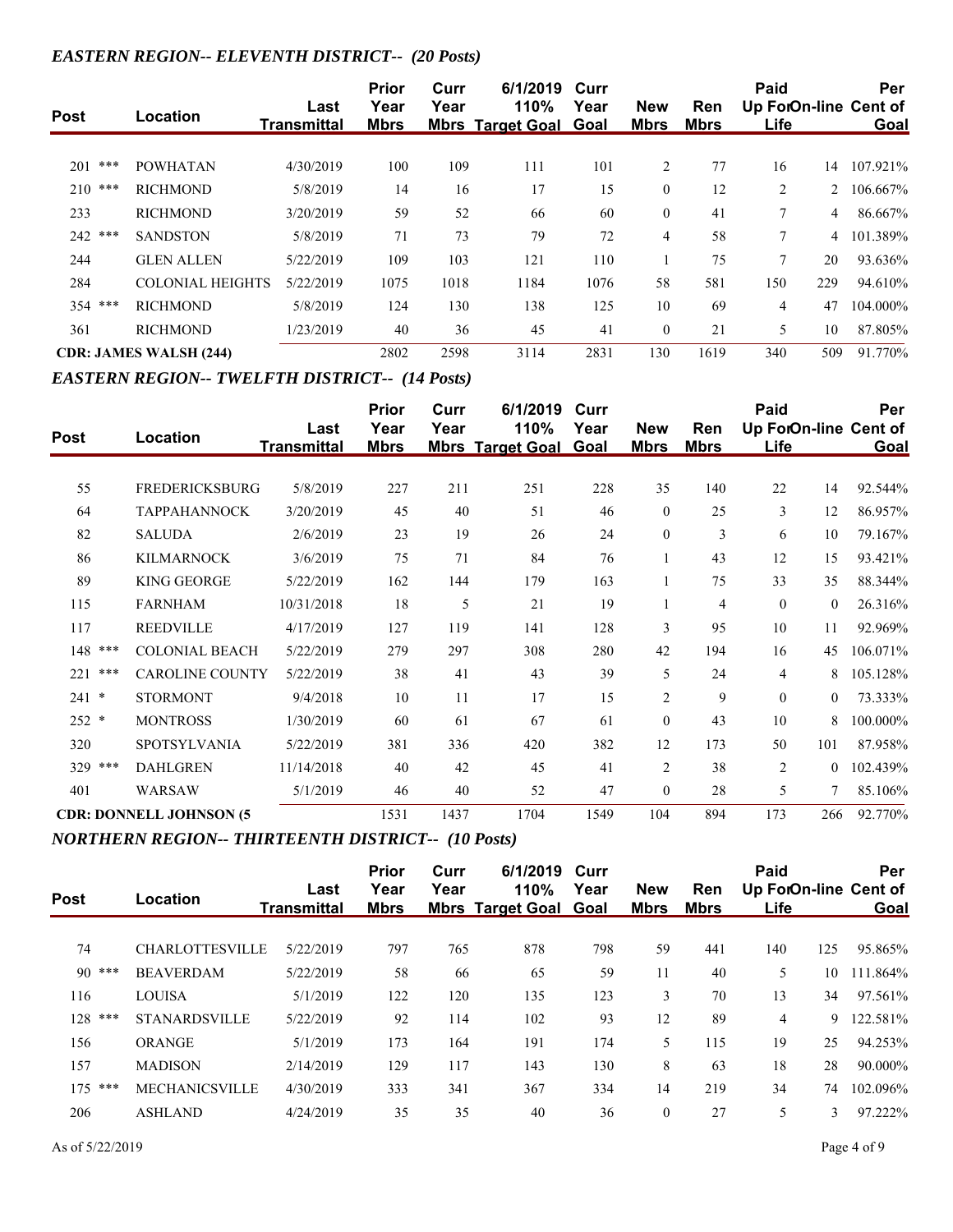#### *NORTHERN REGION-- THIRTEENTH DISTRICT-- (10 Posts)*

| <b>Post</b> | Location                    | Last<br>Transmittal | <b>Prior</b><br>Year<br><b>Mbrs</b> | Curr<br>Year | 6/1/2019 Curr<br>110%<br><b>Mbrs Target Goal Goal</b> | Year | <b>New</b><br><u>Mbrs</u> | Ren<br>Mbrs | Paid<br>Up ForOn-line Cent of<br>Life |     | Per<br>Goal |
|-------------|-----------------------------|---------------------|-------------------------------------|--------------|-------------------------------------------------------|------|---------------------------|-------------|---------------------------------------|-----|-------------|
| 215         | <b>GOOCHLAND</b>            | 5/14/2019           | 140                                 | 133          | 155                                                   | 141  | 13                        | 73          | 21                                    | 26  | 94.326%     |
| 2003        | FLUVANNA COUNTY             | 5/22/2019           | 159                                 | 150          | 176                                                   | 160  | 11                        | 83          | 16                                    | 40  | 93.750%     |
|             | <b>CDR: PHIL GRIMM (74)</b> |                     | 2038                                | 2005         | 2253                                                  | 2048 | 136                       | 1220        | 275                                   | 374 | 97.900%     |

*NORTHERN REGION-- FOURTEENTH DISTRICT-- (10 Posts)*

| <b>Post</b> | Location                     | Last<br><b>Transmittal</b> | <b>Prior</b><br>Year<br><b>Mbrs</b> | Curr<br>Year | 6/1/2019<br>110%<br><b>Mbrs Target Goal Goal</b> | Curr<br>Year | <b>New</b><br><b>Mbrs</b> | Ren<br><b>Mbrs</b> | Paid<br>Up ForOn-line Cent of<br>Life |                | Per<br>Goal |
|-------------|------------------------------|----------------------------|-------------------------------------|--------------|--------------------------------------------------|--------------|---------------------------|--------------------|---------------------------------------|----------------|-------------|
|             |                              |                            |                                     |              |                                                  |              |                           |                    |                                       |                |             |
| 13          | <b>STAUNTON</b>              | 5/1/2019                   | 165                                 | 156          | 188                                              | 171          | 10                        | 108                | 17                                    | 21             | 91.228%     |
| 27          | <b>DAYTON</b>                | 5/8/2019                   | 192                                 | 175          | 212                                              | 193          | 4                         | 127                | 26                                    | 18             | 90.674%     |
| 76          | <b>HARRISONBURG</b>          | 12/5/2018                  | 35                                  | 33           | 40                                               | 36           | $\mathbf{0}$              | 27                 | 5                                     |                | 91.667%     |
| 92          | <b>BATH COUNTY</b>           | 4/8/2019                   | 14                                  | 12           | 17                                               | 15           | $\mathbf{0}$              | 8                  | 3                                     |                | 80.000%     |
| 126         | <b>BUENA VISTA</b>           | 5/14/2019                  | 78                                  | 76           | 87                                               | 79           | 3                         | 59                 | 8                                     | 6              | 96.203%     |
| 188 ***     | <b>HARRISONBURG</b>          | 5/22/2019                  | 176                                 | 180          | 195                                              | 177          | 14                        | 137                | 10                                    | 19             | 101.695%    |
| 222         | <b>ELKTON</b>                | 9/25/2018                  | 14                                  | 12           | 17                                               | 15           | $\theta$                  | 11                 | $\theta$                              |                | 80.000%     |
| 278         | PLAINS DISTRICT              | 9/10/2018                  | 21                                  | 19           | 24                                               | 22           | $\mathbf{0}$              | $\mathbf{0}$       | 19                                    | $\overline{0}$ | 86.364%     |
| 291         | <b>LEXINGTON</b>             | 12/5/2018                  | 14                                  | 11           | 17                                               | 15           | $\mathbf{0}$              | 9                  | $\mathbf{0}$                          | 2              | 73.333%     |
| 340         | <b>EAST AUGUSTA COU</b>      | 5/1/2019                   | 152                                 | 133          | 168                                              | 153          | 3                         | 80                 | 35                                    | 15             | 86.928%     |
|             | <b>CDR: JOE MCGUGAN(340)</b> |                            | 861                                 | 807          | 964                                              | 876          | 34                        | 566                | 123                                   | 84             | 92.123%     |

#### *NORTHERN REGION-- FIFTEENTH DISTRICT-- (7 Posts)*

|             |                                   | Last               | Prior<br>Year | Curr<br>Year | 6/1/2019 Curr<br>110%        | Year | <b>New</b>     | <b>Ren</b> | Paid<br>Up ForOn-line Cent of |     | Per      |
|-------------|-----------------------------------|--------------------|---------------|--------------|------------------------------|------|----------------|------------|-------------------------------|-----|----------|
| <b>Post</b> | Location                          | <b>Transmittal</b> | <b>Mbrs</b>   |              | <b>Mbrs Target Goal Goal</b> |      | <b>Mbrs</b>    | Mbrs       | Life                          |     | Goal     |
| 2.1<br>***  | <b>WINCHESTER</b>                 | 5/22/2019          | 455           | 472          | 502                          | 456  | 37             | 354        | 41                            | 40  | 103.509% |
| 22          | <b>LURAY</b>                      | 5/8/2019           | 70            | 65           | 78                           | 71   | $\overline{2}$ | 41         | 13                            | 9   | 91.549%  |
| 41          | <b>BERRYVILLE</b>                 | 5/14/2019          | 173           | 168          | 191                          | 174  | 3              | 127        | 6                             | 32  | 96.552%  |
| 53          | <b>FRONT ROYAL</b>                | 5/1/2019           | 339           | 319          | 374                          | 340  | 11             | 236        | 38                            | 34  | 93.824%  |
| $77***$     | <b>STRASBURG</b>                  | 4/3/2019           | 280           | 284          | 309                          | 281  | 17             | 224        | 18                            | 25  | 101.068% |
| 166         | <b>NEW MARKET</b>                 | 5/8/2019           | 147           | 142          | 163                          | 148  |                | 96         | 24                            | 21  | 95.946%  |
| 199         | <b>WOODSTOCK</b>                  | 5/22/2019          | 390           | 368          | 430                          | 391  | 8              | 274        | 29                            | 57  | 94.118%  |
|             | <b>CDR: G. NELSON RITTER (21)</b> |                    | 1854          | 1818         | 2047                         | 1861 | 79             | 1352       | 169                           | 218 | 97.689%  |

#### *NORTHERN REGION-- SIXTEENTH DISTRICT-- (17 Posts)*

|             |                  | Last        | Prior<br>Year | Curr<br>Year | 6/1/2019 Curr<br>110%        | Year | <b>New</b>  | Ren  | Paid |     | Per<br>Up ForOn-line Cent of |
|-------------|------------------|-------------|---------------|--------------|------------------------------|------|-------------|------|------|-----|------------------------------|
| <b>Post</b> | Location         | Transmittal | <b>Mbrs</b>   |              | <b>Mbrs Target Goal Goal</b> |      | <b>Mbrs</b> | Mbrs | Life |     | Goal                         |
|             |                  |             |               |              |                              |      |             |      |      |     |                              |
| ***<br>10   | <b>MANASSAS</b>  | 5/22/2019   | 789           | 807          | 869                          | 790  | 63          | 396  | 112  | 236 | 102.152%                     |
| 28          | <b>TRIANGLE</b>  | 5/22/2019   | 276           | 274          | 305                          | 277  | 25          | 134  | 43   | 72  | 98.917%                      |
| $34$ ***    | LEESBURG         | 3/6/2019    | 89            | 95           | 99                           | 90   | 8           | 42   | 23   | 22  | 105.556%                     |
| 72          | <b>WARRENTON</b> | 4/30/2019   | 417           | 417          | 460                          | 418  | 27          | 233  | 55   | 102 | 99.761%                      |
| 114         | <b>MANASSAS</b>  | 5/22/2019   | 57            | 50           | 64                           | 58   | 5           | 25   | 14   | 6   | 86.207%                      |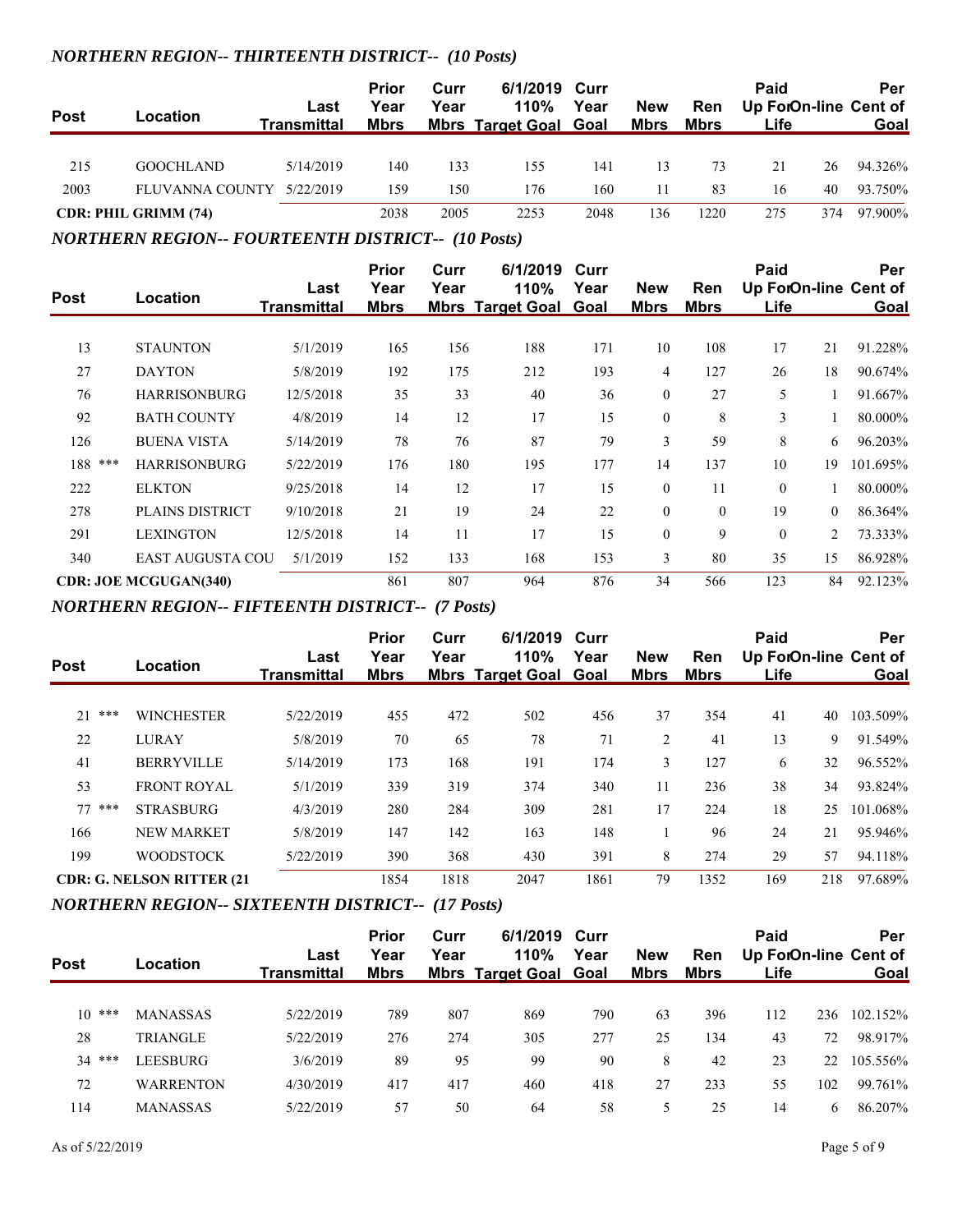#### *NORTHERN REGION-- SIXTEENTH DISTRICT-- (17 Posts)*

| <b>Post</b> | Location                         | Last<br><b>Transmittal</b> | <b>Prior</b><br>Year<br><b>Mbrs</b> | Curr<br>Year | 6/1/2019<br>110%<br><b>Mbrs Target Goal Goal</b> | Curr<br>Year | <b>New</b><br><b>Mbrs</b> | Ren<br><b>Mbrs</b> | Paid<br>Up ForOn-line Cent of<br><u>Life</u> |          | Per<br><b>Goal</b> |
|-------------|----------------------------------|----------------------------|-------------------------------------|--------------|--------------------------------------------------|--------------|---------------------------|--------------------|----------------------------------------------|----------|--------------------|
|             |                                  |                            |                                     |              |                                                  |              |                           |                    |                                              |          |                    |
| 150         | <b>STERLING PARK</b>             | 5/22/2019                  | 94                                  | 94           | 105                                              | 95           | $\perp$                   | 50                 | 16                                           | 27       | 98.947%            |
| 158         | <b>MANASSAS</b>                  | 9/10/2018                  | 28                                  | 18           | 32                                               | 29           | $\mathbf{0}$              | 13                 | 5                                            | $\theta$ | 62.069%            |
| 247         | <b>REMINGTON</b>                 | 5/22/2019                  | 93                                  | 93           | 103                                              | 94           | $\overline{7}$            | 28                 | 25                                           | 33       | 98.936%            |
| 290 ***     | <b>STAFFORD</b>                  | 5/22/2019                  | 705                                 | 733          | 777                                              | 706          | 103                       | 356                | 86                                           | 188      | 103.824%           |
| 293 ***     | <b>PURCELLVILLE</b>              | 5/22/2019                  | 213                                 | 218          | 235                                              | 214          | 41                        | 89                 | 15                                           | 73       | 101.869%           |
| 295 ***     | <b>MIDDLEBURG</b>                | 3/20/2019                  | 22                                  | 26           | 25                                               | 23           | $\overline{4}$            | 16                 |                                              | 5.       | 113.043%           |
| 330         | <b>CULPEPER</b>                  | 5/22/2019                  | 179                                 | 173          | 198                                              | 180          | 11                        | 101                | 25                                           | 36       | 96.111%            |
| 360         | <b>WARRENTON</b>                 | 4/3/2019                   | 29                                  | 25           | 33                                               | 30           | $\mathbf{0}$              | 17                 | 7                                            |          | 83.333%            |
| $364$ ***   | <b>WOODBRIDGE</b>                | 5/22/2019                  | 1003                                | 1077         | 1104                                             | 1004         | 96                        | 493                | 190                                          | 298      | 107.271%           |
| 1799 ***    | <b>HAYMARKET</b>                 | 2/6/2019                   | 112                                 | 117          | 124                                              | 113          | 13                        | 42                 | 16                                           | 46       | 103.540%           |
| 1836 ***    | <b>LOVETTSVILLE</b>              | 2/27/2019                  | 40                                  | 49           | 45                                               | 41           | 13                        | 34                 | $\overline{2}$                               | $\theta$ | 119.512%           |
| 2001<br>*** | <b>ASHBURN</b>                   | 5/22/2019                  | 90                                  | 103          | 100                                              | 91           | 17                        | 30                 | 17                                           | 39       | 113.187%           |
|             | <b>CDR: SONNIE DICKERSON (3)</b> |                            | 4236                                | 4369         | 4678                                             | 4253         | 434                       | 2099               | 652                                          |          | 1184 102.727%      |

*NORTHERN REGION-- SEVENTEENTH DISTRICT-- (18 Posts)*

| <b>Post</b> | Location                                            | Last<br><b>Transmittal</b> | <b>Prior</b><br>Year<br><b>Mbrs</b> | Curr<br>Year | 6/1/2019<br>110%<br><b>Mbrs Target Goal</b> | Curr<br>Year<br>Goal | <b>New</b><br><b>Mbrs</b> | Ren<br><b>Mbrs</b> | Paid<br>Up ForOn-line Cent of<br>Life |              | Per<br>Goal |
|-------------|-----------------------------------------------------|----------------------------|-------------------------------------|--------------|---------------------------------------------|----------------------|---------------------------|--------------------|---------------------------------------|--------------|-------------|
| 24 ***      | <b>ALEXANDRIA</b>                                   | 5/15/2019                  | 724                                 | 735          | 798                                         | 725                  | 45                        | 285                | 126                                   | 279          | 101.379%    |
| 44 *        | <b>ARLINGTON</b>                                    | 4/4/2019                   | 82                                  | 83           | 91                                          | 83                   | $\overline{2}$            | 49                 | 16                                    | 16           | 100.000%    |
| 85          | <b>ARLINGTON</b>                                    | 5/22/2019                  | 146                                 | 138          | 162                                         | 147                  | 12                        | 73                 | 16                                    | 37           | 93.878%     |
| $123 *$     | <b>GREENSPRING</b>                                  | 4/30/2019                  | 55                                  | 56           | 62                                          | 56                   | $\overline{3}$            | 36                 | 16                                    | $\mathbf{1}$ | 100.000%    |
| 129 ***     | <b>ALEXANDRIA</b>                                   | 5/22/2019                  | 17                                  | 22           | 20                                          | 18                   | $\mathbf{0}$              | 8                  | 5                                     | 9            | 122.222%    |
| 130         | <b>FALLS CHURCH</b>                                 | 5/14/2019                  | 213                                 | 192          | 235                                         | 214                  | 9                         | 109                | 24                                    | 50           | 89.720%     |
| 139         | <b>ARLINGTON</b>                                    | 5/22/2019                  | 250                                 | 230          | 276                                         | 251                  | 6                         | 121                | 38                                    | 65           | 91.633%     |
| 162         | <b>LORTON</b>                                       | 4/24/2019                  | 398                                 | 336          | 439                                         | 399                  | 9                         | 180                | 40                                    | 107          | 84.211%     |
| 176 ***     | <b>SPRINGFIELD</b>                                  | 5/22/2019                  | 1376                                | 1421         | 1515                                        | 1377                 | 71                        | 698                | 229                                   | 423          | 103.195%    |
| 177         | <b>FAIRFAX</b>                                      | 5/22/2019                  | 971                                 | 934          | 1069                                        | 972                  | 34                        | 479                | 143                                   | 278          | 96.091%     |
| 180 ***     | <b>VIENNA</b>                                       | 5/22/2019                  | 648                                 | 663          | 714                                         | 649                  | 70                        | 361                | 76                                    | 156          | 102.157%    |
| 184 ***     | <b>HERNDON</b>                                      | 5/22/2019                  | 200                                 | 206          | 221                                         | 201                  | $\overline{3}$            | 98                 | 44                                    | 61           | 102.488%    |
| 194 ***     | <b>ARLINGTON</b>                                    | 3/13/2019                  | 44                                  | 46           | 50                                          | 45                   | $\overline{3}$            | 34                 | 8                                     |              | 102.222%    |
| 225         | <b>FALLS CHURCH</b>                                 | 5/8/2019                   | 29                                  | 29           | 33                                          | 30                   | 3                         | 18                 | $\,$ 8 $\,$                           | $\mathbf{0}$ | 96.667%     |
| 270         | McLEAN                                              | 5/1/2019                   | 313                                 | 272          | 345                                         | 314                  | 25                        | 140                | 45                                    | 62           | 86.624%     |
| ***<br>1775 | <b>FORT BELVOIR</b>                                 | 3/6/2019                   | 40                                  | 53           | 45                                          | 41                   | $\theta$                  | 27                 | 14                                    | 12           | 129.268%    |
| 1976        | <b>ANNANDALE</b>                                    | 5/22/2019                  | 311                                 | 297          | 343                                         | 312                  | 17                        | 186                | 37                                    | 57           | 95.192%     |
| 1995 ***    | <b>CENTREVILLE</b>                                  | 5/22/2019                  | 132                                 | 155          | 146                                         | 133                  | $\overline{2}$            | 63                 | 39                                    | 51           | 116.541%    |
|             | <b>CDR: TOMMY POWELL (130)</b>                      |                            | 5949                                | 5868         | 6564                                        | 5967                 | 314                       | 2965               | 924                                   | 1665         | 98.341%     |
|             | <b>WESTERN REGION-- FIFTH DISTRICT-- (13 Posts)</b> |                            |                                     |              |                                             |                      |                           |                    |                                       |              |             |
|             |                                                     |                            | <b>Prior</b>                        | Curr         | 6/1/2019                                    | Curr                 |                           |                    | Paid                                  |              | Per         |
| <b>Post</b> | Location                                            | Last<br><b>Transmittal</b> | Year<br><b>Mbrs</b>                 | Year         | 110%<br><b>Mbrs Target Goal Goal</b>        | Year                 | <b>New</b><br><b>Mbrs</b> | Ren<br><b>Mbrs</b> | Up ForOn-line Cent of<br>Life         |              | Goal        |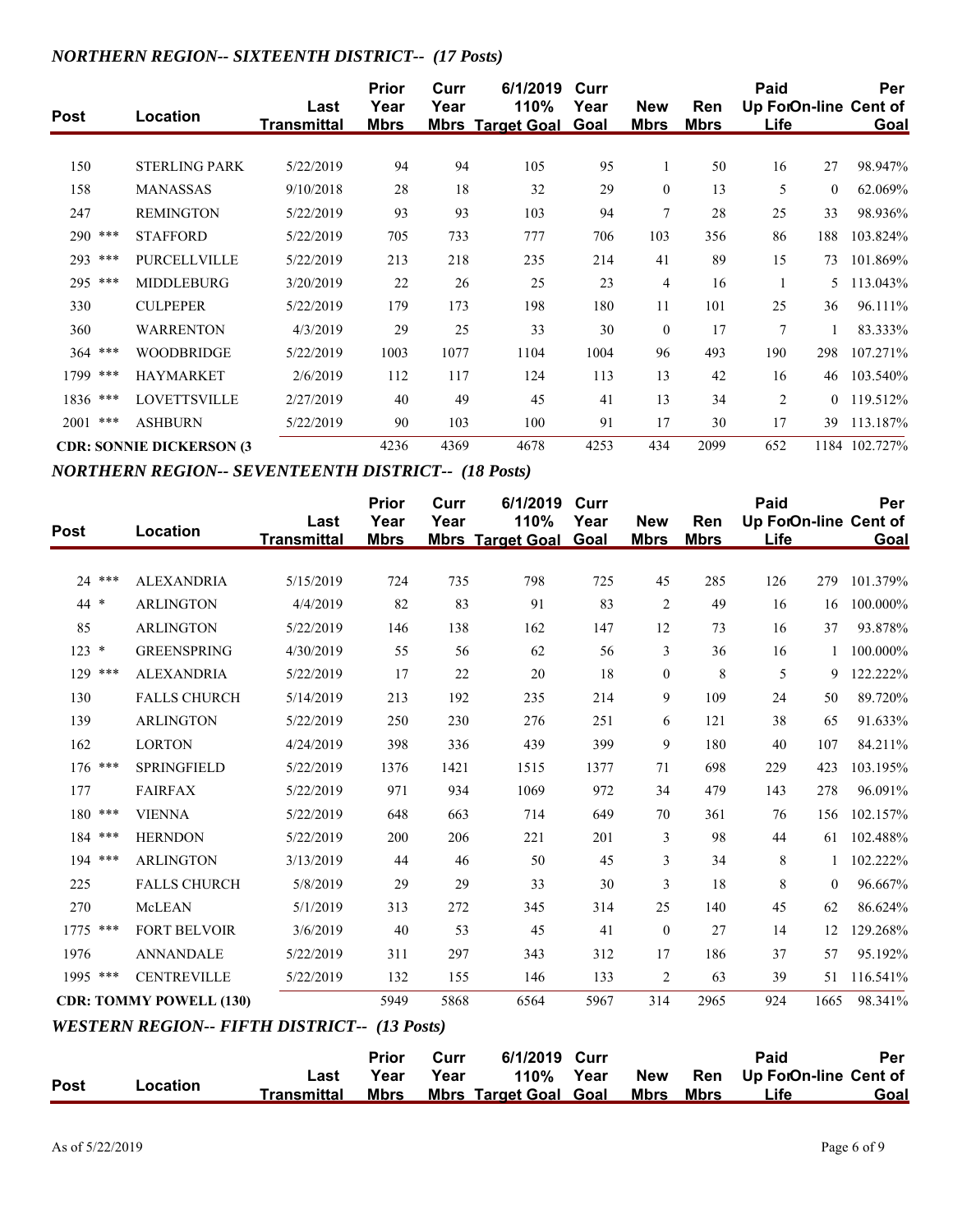## *WESTERN REGION-- FIFTH DISTRICT-- (13 Posts)*

| <b>Post</b> | Location                   | Last<br><b>Transmittal</b> | <b>Prior</b><br>Year<br><b>Mbrs</b> | Curr<br>Year | 6/1/2019<br>110%<br><b>Mbrs Target Goal</b> | Curr<br>Year<br>Goal | <b>New</b><br><b>Mbrs</b> | Ren<br><b>Mbrs</b> | Paid<br>Up ForOn-line Cent of<br><b>Life</b> |                | Per<br><u>Goal</u> |
|-------------|----------------------------|----------------------------|-------------------------------------|--------------|---------------------------------------------|----------------------|---------------------------|--------------------|----------------------------------------------|----------------|--------------------|
|             |                            |                            |                                     |              |                                             |                      |                           |                    |                                              |                |                    |
| 8           | <b>SOUTH BOSTON</b>        | 5/22/2019                  | 270                                 | 266          | 298                                         | 271                  | 14                        | 211                | 18                                           | 23             | 98.155%            |
| $32***$     | <b>FARMVILLE</b>           | 4/8/2019                   | 38                                  | 50           | 43                                          | 39                   | 8                         | 33                 | 2                                            |                | 128.205%           |
| $40*$       | <b>BLACKSTONE</b>          | 12/18/2018                 | 17                                  | 18           | 20                                          | 18                   |                           | 13                 | 4                                            | $\overline{0}$ | 100.000%           |
| 43          | <b>CHASE CITY</b>          | 4/30/2019                  | 83                                  | 76           | 92                                          | 84                   | $\mathbf{0}$              | 67                 | 5                                            | 4              | 90.476%            |
| 45 ***      | <b>CLARKSVILLE</b>         | 5/8/2019                   | 42                                  | 48           | 47                                          | 43                   | 3                         | 23                 | 6                                            | 16             | 111.628%           |
| 50          | <b>CREWE</b>               | 4/17/2019                  | 45                                  | 37           | 51                                          | 46                   | $\mathbf{0}$              | 16                 | 8                                            | 13             | 80.435%            |
| ***<br>65   | <b>LAWRENCEVILLE</b>       | 2/7/2019                   | 20                                  | 22           | 23                                          | 21                   | 3                         | 18                 |                                              | $\Omega$       | 104.762%           |
| 79          | <b>SOUTH HILL</b>          | 5/14/2019                  | 381                                 | 354          | 420                                         | 382                  | 7                         | 289                | 14                                           | 44             | 92.670%            |
| 94 ***      | <b>ALBERTA</b>             | 10/17/2018                 | 15                                  | 19           | 18                                          | 16                   | 3                         | 14                 |                                              |                | 118.750%           |
| 99          | <b>HALIFAX</b>             | 5/22/2019                  | 183                                 | 162          | 202                                         | 184                  | 17                        | 126                | 9                                            | 10             | 88.043%            |
| ***<br>147  | <b>KENBRIDGE</b>           | 5/14/2019                  | 51                                  | 54           | 57                                          | 52                   | 5                         | 34                 | 9                                            | 6              | 103.846%           |
| 260         | <b>KEYSVILLE</b>           | 5/8/2019                   | 102                                 | 92           | 113                                         | 103                  | $\mathbf{1}$              | 73                 | 4                                            | 14             | 89.320%            |
| 342 ***     | <b>VOLENS</b>              | 4/16/2019                  | 28                                  | 39           | 32                                          | 29                   | 9                         | 30                 | $\mathbf{0}$                                 | $\overline{0}$ | 134.483%           |
|             | <b>CDR: TOM HART (147)</b> |                            | 1275                                | 1237         | 1417                                        | 1288                 | 71                        | 947                | 81                                           | 138            | 96.040%            |

#### *WESTERN REGION-- SIXTH DISTRICT-- (13 Posts)*

| <b>Post</b>           | Location            | Last<br><b>Transmittal</b> | <b>Prior</b><br>Year<br><b>Mbrs</b> | Curr<br>Year | 6/1/2019<br>110%<br><b>Mbrs Target Goal Goal</b> | Curr<br>Year | <b>New</b><br><b>Mbrs</b> | Ren<br><b>Mbrs</b> | Paid<br>Up ForOn-line Cent of<br><b>Life</b> |     | Per<br><b>Goal</b> |
|-----------------------|---------------------|----------------------------|-------------------------------------|--------------|--------------------------------------------------|--------------|---------------------------|--------------------|----------------------------------------------|-----|--------------------|
|                       |                     |                            |                                     |              |                                                  |              |                           |                    |                                              |     |                    |
| 6                     | <b>ROCKY MOUNT</b>  | 4/3/2019                   | 87                                  | 77           | 97                                               | 88           | 1                         | 67                 | 5                                            | 4   | 87.500%            |
| 11                    | <b>BASSETT</b>      | 12/19/2018                 | 40                                  | 30           | 45                                               | 41           | $\mathbf{0}$              | 23                 | 4                                            | 3   | 73.171%            |
| 29 ***                | <b>DANVILLE</b>     | 5/22/2019                  | 166                                 | 168          | 184                                              | 167          | 8                         | 146                | 8                                            | 6   | 100.599%           |
| 42                    | <b>MARTINSVILLE</b> | 4/10/2019                  | 94                                  | 80           | 105                                              | 95           | $\overline{2}$            | 62                 | 6                                            | 10  | 84.211%            |
| 47                    | <b>CHATHAM</b>      | 4/3/2019                   | 21                                  | 8            | 24                                               | 22           | $\boldsymbol{0}$          | $\boldsymbol{0}$   | $\overline{c}$                               | 6   | 36.364%            |
| 78                    | <b>MARTINSVILLE</b> | 5/8/2019                   | 190                                 | 181          | 210                                              | 191          | $\overline{4}$            | 152                | 12                                           | 13  | 94.764%            |
| 96                    | <b>CALLAWAY</b>     | 12/19/2018                 | 15                                  | 14           | 18                                               | 16           | $\theta$                  | 13                 | $\theta$                                     | 1   | 87.500%            |
| 105                   | <b>STUART</b>       | 5/22/2019                  | 65                                  | 62           | 73                                               | 66           |                           | 48                 | $\overline{7}$                               | 6   | 93.939%            |
| $111 *$               | <b>ROCKY MOUNT</b>  | 3/20/2019                  | 38                                  | 39           | 43                                               | 39           | $\overline{4}$            | 19                 | 11                                           | 5.  | 100.000%           |
| 127                   | <b>FLOYD</b>        | 3/20/2019                  | 76                                  | 71           | 85                                               | 77           | 3                         | 52                 | 10                                           | 6   | 92.208%            |
| 232                   | <b>GRETNA</b>       | 5/14/2019                  | 92                                  | 81           | 102                                              | 93           | $\overline{4}$            | 68                 | 3                                            | 6   | 87.097%            |
| 325                   | <b>DANVILLE</b>     | 4/24/2019                  | 278                                 | 251          | 307                                              | 279          | 3                         | 210                | 19                                           | 19  | 89.964%            |
| 1097                  | <b>DANVILLE</b>     | 5/22/2019                  | 326                                 | 292          | 360                                              | 327          | 26                        | 217                | 27                                           | 22  | 89.297%            |
| <b>CDR: ANN BOWER</b> |                     |                            | 1488                                | 1354         | 1651                                             | 1501         | 56                        | 1077               | 114                                          | 107 | 90.207%            |

## *WESTERN REGION-- SEVENTH DISTRICT-- (9 Posts)*

| <b>Post</b> | Location          | Last<br><b>Transmittal</b> | <b>Prior</b><br>Year<br><b>Mbrs</b> | Curr<br>Year | 6/1/2019 Curr<br>110%<br><b>Mbrs Target Goal Goal</b> | Year | <b>New</b><br><b>Mbrs</b> | Ren<br><u>Mbrs</u> | Paid<br>Life |    | Per<br>Up ForOn-line Cent of<br><b>Goal</b> |
|-------------|-------------------|----------------------------|-------------------------------------|--------------|-------------------------------------------------------|------|---------------------------|--------------------|--------------|----|---------------------------------------------|
|             |                   |                            |                                     |              |                                                       |      |                           |                    |              |    |                                             |
| $7$ ***     | PULASKI           | 4/2/2019                   | 121                                 | 124          | 134                                                   | 122  | 4                         | 105                | 8            |    | 101.639%                                    |
| $Q$ ***     | <b>WYTHEVILLE</b> | 3/27/2019                  | 112                                 | 115          | 124                                                   | 113  | 6                         | 66                 | 31           | 12 | 101.770\%                                   |
| 18          | <b>MARION</b>     | 4/24/2019                  | 59                                  | 53           | 66                                                    | 60   |                           | 40                 | 6            | 5. | 88.333%                                     |
| 20          | <b>BLAND</b>      | 4/3/2019                   | 50                                  | 44           | 56                                                    | 51   |                           | 36                 | 3            | 4  | 86.275%                                     |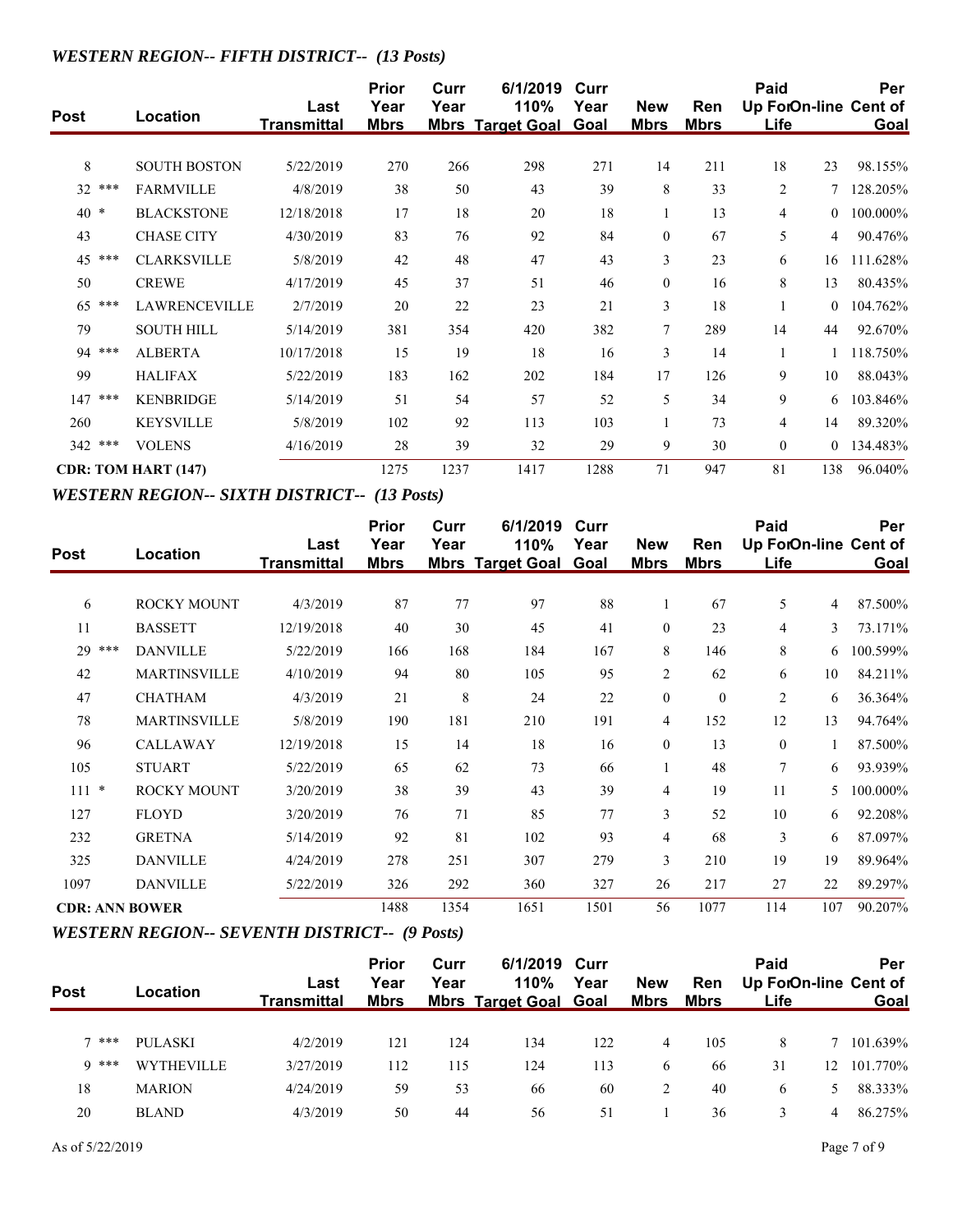## *WESTERN REGION-- SEVENTH DISTRICT-- (9 Posts)*

| <b>Post</b> | Location                    | Last<br>Transmittal | Prior<br>Year<br><u>Mbrs</u> | Curr<br>Year | 6/1/2019 Curr<br>110%<br><b>Mbrs Target Goal Goal</b> | Year | <b>New</b><br><u>Mbrs</u> | <b>Ren</b><br>Mbrs | Paid<br>Life |    | Per<br>Up ForOn-line Cent of<br><b>Goal</b> |
|-------------|-----------------------------|---------------------|------------------------------|--------------|-------------------------------------------------------|------|---------------------------|--------------------|--------------|----|---------------------------------------------|
|             |                             |                     |                              |              |                                                       |      |                           |                    |              |    |                                             |
| 58 ***      | <b>DUBLIN</b>               | 3/26/2019           | 45                           | 57           | 51                                                    | 46   | 10                        | 46                 |              | 0  | 123.913%                                    |
| 68          | <b>NARROWS</b>              | 4/24/2019           | 85                           | 75           | 95                                                    | 86   | 3                         | 52                 | 18           |    | 87.209%                                     |
| 229         | <b>RURAL RETREAT</b>        | 3/20/2019           | 135                          | 132          | 150                                                   | 136  | 2                         | 86                 | 32           | 12 | 97.059%                                     |
| $245$ ***   | <b>GALAX</b>                | 3/26/2019           | 126                          | 131          | 140                                                   | 127  | 9                         | 102                | 12           | 8. | 103.150%                                    |
| ***<br>311  | <b>PEMBROKE</b>             | 3/7/2019            | 45                           | 47           | 51                                                    | 46   | $\overline{4}$            | 36                 | 3            | 4  | 102.174%                                    |
|             | <b>CDR: BILL HOGG (311)</b> |                     | 778                          | 778          | 866                                                   | 787  | 41                        | 569                | 114          | 54 | 98.856%                                     |

#### *WESTERN REGION-- EIGHTH DISTRICT-- (12 Posts)*

| <b>Post</b> | Location                       | Last<br><b>Transmittal</b> | <b>Prior</b><br>Year<br><b>Mbrs</b> | Curr<br>Year | 6/1/2019<br>110%<br><b>Mbrs Target Goal</b> | Curr<br>Year<br>Goal | <b>New</b><br><b>Mbrs</b> | Ren<br><b>Mbrs</b> | Paid<br>Life   |                | Per<br>Up ForOn-line Cent of<br>Goal |
|-------------|--------------------------------|----------------------------|-------------------------------------|--------------|---------------------------------------------|----------------------|---------------------------|--------------------|----------------|----------------|--------------------------------------|
|             |                                |                            |                                     |              |                                             |                      |                           |                    |                |                |                                      |
| 12          | <b>ABINGDON</b>                | 4/3/2019                   | 89                                  | 75           | 99                                          | 90                   | $\theta$                  | 56                 | 12             | 7              | 83.333%                              |
| 14          | <b>POCAHONTAS</b>              | 4/8/2019                   | 85                                  | 75           | 95                                          | 86                   | 3                         | 61                 | $\overline{7}$ | 4              | 87.209%                              |
| 122         | <b>BLUEFIELD</b>               | 9/10/2018                  | 21                                  | 16           | 24                                          | 22                   | $\mathbf{0}$              | 2                  | 14             | $\Omega$       | 72.727%                              |
| 133<br>***  | <b>TAZEWELL</b>                | 4/30/2019                  | 104                                 | 116          | 116                                         | 105                  | $\overline{7}$            | 90                 | 10             | 9              | 110.476%                             |
| 135         | <b>DAMASCUS</b>                | 4/3/2019                   | 37                                  | 34           | 42                                          | 38                   | $\mathbf{0}$              | 29                 | 2              | 3              | 89.474%                              |
| 164         | <b>GRUNDY</b>                  | 5/22/2019                  | 359                                 | 334          | 396                                         | 360                  | 3                         | 240                | 76             | 15             | 92.778%                              |
| 185         | <b>JONESVILLE</b>              | 4/3/2019                   | 47                                  | 45           | 53                                          | 48                   | $\theta$                  | 32                 | 6              | 7              | 93.750%                              |
| 208         | <b>LEBANON</b>                 | 2/5/2019                   | 75                                  | 70           | 84                                          | 76                   | $\overline{2}$            | 56                 | 9              | 3              | 92.105%                              |
| 227         | <b>CLINTWOOD</b>               | 9/25/2018                  | 17                                  | 14           | 20                                          | 18                   | $\theta$                  | 11                 | 3              | $\overline{0}$ | 77.778%                              |
| 243 ***     | <b>NORTON</b>                  | 4/8/2019                   | 81                                  | 93           | 90                                          | 82                   | 25                        | 57                 | 6              | 5.             | 113.415%                             |
| $265$ *     | <b>GATE CITY</b>               | 4/30/2019                  | 111                                 | 112          | 123                                         | 112                  | $\overline{4}$            | 101                |                | 6.             | 100.000%                             |
| 775         | POCAHONTAS SCC                 | 5/1/2019                   | 19                                  | 15           | 22                                          | 20                   | $\overline{2}$            | 10                 | $\mathbf{0}$   | 3              | 75.000%                              |
|             | <b>CDR: PERRY JOHNSON(133)</b> |                            | 1045                                | 999          | 1163                                        | 1057                 | 46                        | 745                | 146            | 62             | 94.513%                              |

#### *WESTERN REGION-- NINTH DISTRICT-- (9 Posts)*

|             |                                |                            | <b>Prior</b>        | Curr | 6/1/2019                        | Curr                |                           |             | Paid                          |    | Per      |
|-------------|--------------------------------|----------------------------|---------------------|------|---------------------------------|---------------------|---------------------------|-------------|-------------------------------|----|----------|
| <b>Post</b> | Location                       | Last<br><b>Transmittal</b> | Year<br><b>Mbrs</b> | Year | 110%<br><b>Mbrs Target Goal</b> | Year<br><b>Goal</b> | <b>New</b><br><b>Mbrs</b> | Ren<br>Mbrs | Up ForOn-line Cent of<br>Life |    | Goal     |
|             |                                |                            |                     |      |                                 |                     |                           |             |                               |    |          |
| 3           | <b>ROANOKE</b>                 | 5/1/2019                   | 362                 | 351  | 399                             | 363                 | 26                        | 227         | 48                            | 50 | 96.694%  |
| 4           | <b>COVINGTON</b>               | 1/16/2019                  | 54                  | 48   | 61                              | 55                  | $\mathbf{0}$              | 40          | 5                             | 3  | 87.273%  |
| 30          | <b>RADFORD</b>                 | 3/20/2019                  | 30                  | 26   | 34                              | 31                  | $\mathbf{0}$              | 18          | 5                             | 3  | 83.871%  |
| 59 ***      | <b>CHRISTIANSBURG</b>          | 3/13/2019                  | 78                  | 80   | 87                              | 79                  | $\overline{4}$            | 59          | 12                            | 5. | 101.266% |
| 80          | <b>VINTON</b>                  | 4/9/2019                   | 81                  | 73   | 90                              | 82                  |                           | 57          | 12                            | 3  | 89.024%  |
| $93 *$      | <b>BUCHANAN</b>                | 4/1/2019                   | 49                  | 50   | 55                              | 50                  | $\overline{2}$            | 29          | 8                             | 11 | 100.000% |
| 182         | <b>BLACKSBURG</b>              | 5/1/2019                   | 45                  | 41   | 51                              | 46                  |                           | 22          | 7                             | 11 | 89.130%  |
| $240$ ***   | <b>TROUTVILLE</b>              | 4/8/2019                   | 47                  | 52   | 53                              | 48                  | 4                         | 34          | 13                            |    | 108.333% |
| 248         | <b>ROANOKE</b>                 | 5/1/2019                   | 72                  | 71   | 80                              | 73                  | $\overline{2}$            | 45          | 16                            | 8  | 97.260%  |
|             | <b>CDR: GENE MALINOWSKI (5</b> |                            | 818                 | 792  | 910                             | 827                 | 40                        | 531         | 126                           | 95 | 95.768%  |